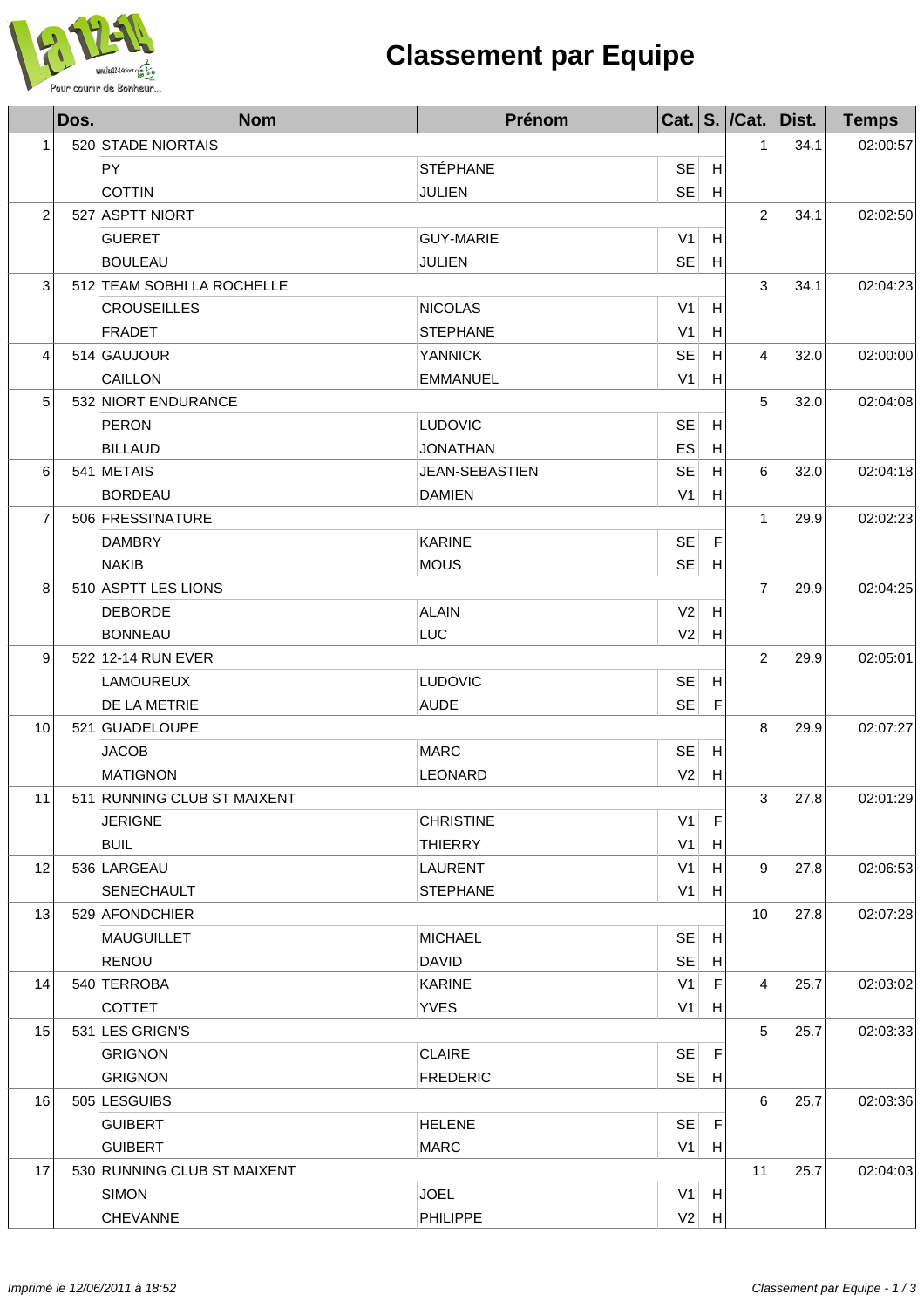|    | Dos. | <b>Nom</b>                          | Prénom               |                |             | Cat. $ S. /Cat. $ | Dist. | <b>Temps</b> |
|----|------|-------------------------------------|----------------------|----------------|-------------|-------------------|-------|--------------|
| 18 |      | 525 CHABAN AND CO                   |                      |                |             | 7                 | 25.7  | 02:04:21     |
|    |      | <b>DEVANNE</b>                      | <b>LAURENCE</b>      | V1             | F           |                   |       |              |
|    |      | <b>DEVANNE</b>                      | <b>LUC</b>           | V1             | H           |                   |       |              |
| 19 |      | 533 PAR ICI !                       |                      |                |             | 12                | 25.7  | 02:04:27     |
|    |      | <b>YONNET</b>                       | <b>GUILLAUME</b>     | <b>SE</b>      | H           |                   |       |              |
|    |      | <b>RICHARD</b>                      | <b>XAVIER</b>        | SE             | H           |                   |       |              |
| 20 |      | 534 VERT-EVENT                      |                      |                |             | 8                 | 25.7  | 02:04:35     |
|    |      | <b>GABORIAU</b>                     | <b>VINCENT</b>       | V <sub>1</sub> | H           |                   |       |              |
|    |      | <b>RENIER</b>                       | <b>SOPHIE</b>        | V1             | $\mathsf F$ |                   |       |              |
| 21 |      | 537 LYCEE AGRICOLE MELLE            |                      |                |             | 9                 | 25.7  | 02:04:35     |
|    |      | <b>REBEYROL</b>                     | <b>AUDREY</b>        | SE             | F           |                   |       |              |
|    |      | <b>GUERIN</b>                       | <b>JULIEN</b>        | SE             | H           |                   |       |              |
| 22 |      | 516 LES 12-14 NIORT                 |                      |                |             | 10                | 23.6  | 02:00:01     |
|    |      | <b>GRELARD NOEL</b>                 | <b>NATHALIE</b>      | V1             | F           |                   |       |              |
|    |      | <b>CHAIGNE</b>                      | <b>ANTOINE</b>       | V2             | H           |                   |       |              |
| 23 |      | 515 ARNAULT                         | <b>CHRISTELLE</b>    | V <sub>1</sub> | F           | 11                | 23.6  | 02:00:22     |
|    |      | <b>ARNAULT</b>                      | <b>STEPHANE</b>      | V <sub>1</sub> | H           |                   |       |              |
| 24 |      | 513 GUILBOT                         | <b>MARTINE</b>       | V <sub>2</sub> | F           | 12                | 23.6  | 02:00:24     |
|    |      | <b>GUILBOT</b>                      | <b>PATRICK</b>       | V2             | H           |                   |       |              |
| 25 |      | 538 LES SPIRIDONS DU SUD            |                      |                |             | 13                | 23.6  | 02:01:47     |
|    |      | <b>NICOLAS</b>                      | <b>CLAUDE</b>        | V3             | H           |                   |       |              |
|    |      | <b>PONCELET</b>                     | <b>FREDERIC</b>      | SE             | H           |                   |       |              |
| 26 |      | 517 FOULEES RENE CAILLE             |                      |                |             | 13                | 23.6  | 02:03:16     |
|    |      | <b>CAILLET</b>                      | <b>YANN</b>          | <b>SE</b>      | H           |                   |       |              |
|    |      | DARLAY                              | <b>ELISE</b>         | SE             | $\mathsf F$ |                   |       |              |
| 27 |      | 502 LISARN                          |                      |                |             | 14                | 23.6  | 02:04:26     |
|    |      | <b>GABORIAU</b>                     | <b>ELISE</b>         | <b>SE</b>      | F           |                   |       |              |
|    |      | ZMIROU                              | <b>ARNAUD</b>        | SE             | H           |                   |       |              |
| 28 |      | 503 GARCIN                          |                      |                |             | 15                | 23.6  | 02:06:29     |
|    |      | <b>GARCIN</b>                       | <b>FRANCOISE</b>     | V <sub>1</sub> | F           |                   |       |              |
|    |      | <b>GARCIN</b>                       | <b>HERVE</b>         | V1             | H           |                   |       |              |
| 29 |      | 504 JEANNEAU                        | <b>CAROLE</b>        | SE             | F           | 16                | 23.6  | 02:06:31     |
|    |      | <b>ALLAIN</b>                       | <b>GUILLAUME</b>     | SE             | H           |                   |       |              |
| 30 |      | 509 LES ZANDBALLEUSES               |                      |                |             | $\mathbf{1}$      | 23.6  | 02:09:56     |
|    |      | MORISSEAU                           | <b>HELENE</b>        | V1             | F           |                   |       |              |
|    |      | <b>RASSINOUX</b>                    | <b>MAGALI</b>        | V1             | F           |                   |       |              |
| 31 |      | 528 ASPTT NIORT MONCOUTANT LES MISS |                      |                |             | $\overline{2}$    | 21.5  | 01:58:20     |
|    |      | <b>BOTON</b>                        | <b>SANDRINE</b>      | SE             | F           |                   |       |              |
|    |      | <b>LIAIGRE</b>                      | <b>CHANTAL</b>       | V2             | F           |                   |       |              |
| 32 |      | 535 VERT-EVENT                      |                      |                |             | 14                | 21.5  | 02:01:00     |
|    |      | <b>BACQUIE</b>                      | <b>LAURENT</b>       | V1             | H           |                   |       |              |
|    |      | <b>RENIER</b>                       | <b>FRANCOIS</b>      | V1             | H           |                   |       |              |
| 33 |      | 526 ASPTT NIORT LES GAZELLES        |                      |                |             | 3                 | 21.5  | 02:01:06     |
|    |      | <b>FONTENEAU</b>                    | <b>VERONIQUE</b>     | V1             | F           |                   |       |              |
|    |      | <b>CHOUGAR</b>                      | <b>FAZIA</b>         | V2             | F           |                   |       |              |
| 34 |      | 518 MARIETEAM58                     |                      |                |             | 17                | 21.5  | 02:02:36     |
|    |      | <b>SAUGEOT</b>                      | <b>MARIE THERESE</b> | V1             | F           |                   |       |              |
|    |      | <b>SAUGEOT</b>                      | <b>OLIVIER</b>       | V1             | H           |                   |       |              |
| 35 |      | 524 FRAIGNEAU                       | <b>DIDIER</b>        | <b>SE</b>      | H           | 18                | 21.5  | 02:04:53     |
|    |      | <b>FRAIGNEAU</b>                    | <b>SOPHIE</b>        | SE             | F           |                   |       |              |
| 36 |      | 523 LES JUNG                        |                      |                |             | 19                | 21.5  | 02:05:55     |
|    |      | <b>COURROT</b>                      | <b>ANNA</b>          | CA             | F           |                   |       |              |
|    |      | <b>COURROT</b>                      | <b>CHRISTIAN</b>     | V1             | H           |                   |       |              |